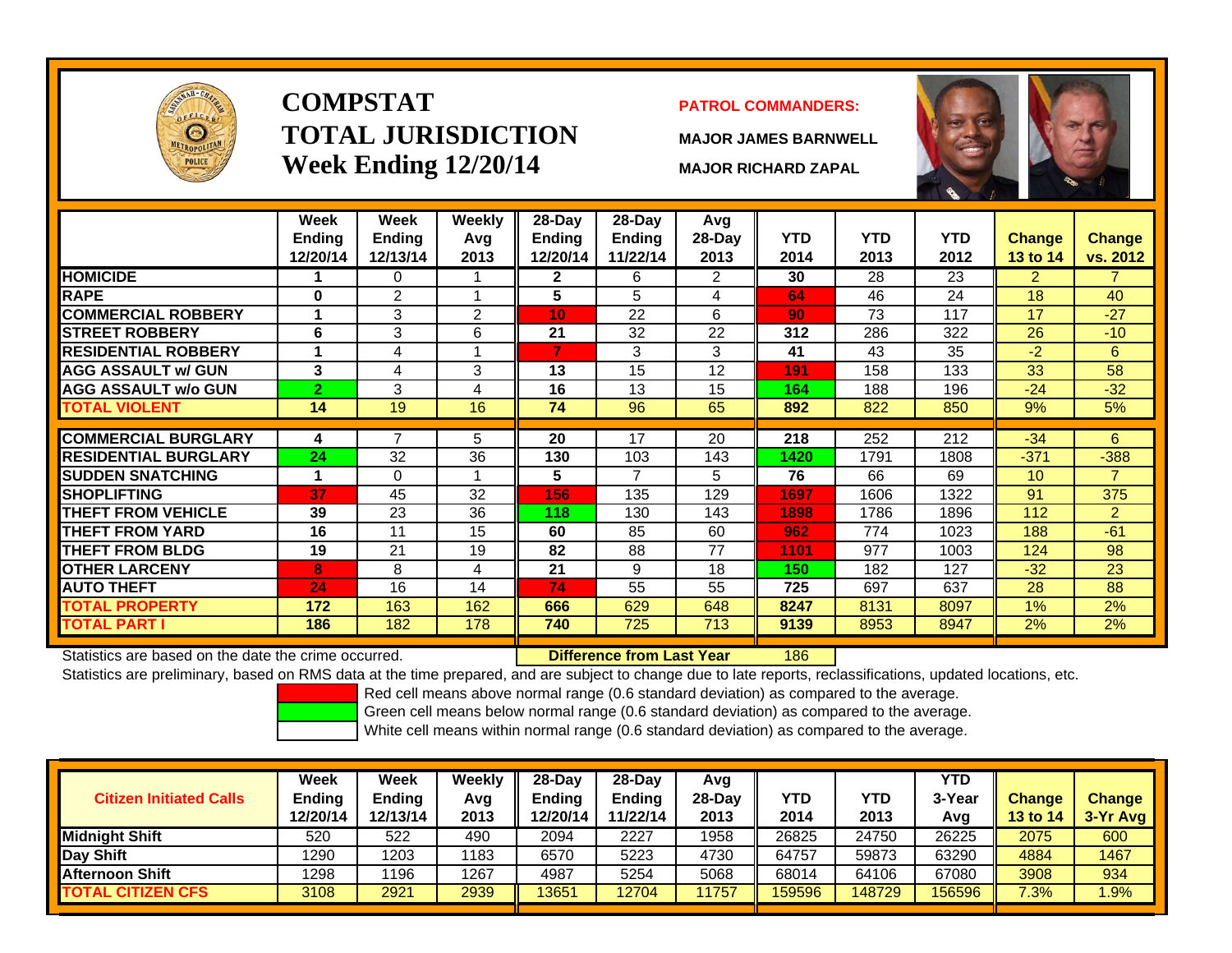

## **COMPSTATWEST CHATHAM PRECINCTWeek Ending 12/20/14**

**PRECINCT COMMANDER:**

**CAPT. CHARLES HALL**



|                             | Week          | Week           | <b>Weekly</b>  | $28-Day$       | 28-Day        | Avg            |              |                |            |                 |                |
|-----------------------------|---------------|----------------|----------------|----------------|---------------|----------------|--------------|----------------|------------|-----------------|----------------|
|                             | <b>Ending</b> | <b>Ending</b>  | Avg            | <b>Ending</b>  | <b>Ending</b> | 28-Day         | <b>YTD</b>   | <b>YTD</b>     | <b>YTD</b> | <b>Change</b>   | <b>Change</b>  |
|                             | 12/20/14      | 12/13/14       | 2013           | 12/20/14       | 11/22/14      | 2013           | 2014         | 2013           | 2012       | <b>13 to 14</b> | vs. 2012       |
| <b>HOMICIDE</b>             | 0             | 0              | 0              | 0              |               | $\Omega$       | $\mathbf{2}$ | $\overline{2}$ |            | $\Omega$        |                |
| <b>RAPE</b>                 | 0             |                | $\Omega$       |                | $\Omega$      |                | 12           | 10             | 9          | $\overline{2}$  | 3              |
| <b>COMMERCIAL ROBBERY</b>   | 1             | $\Omega$       | $\Omega$       |                | 8             |                | 17           | $\overline{7}$ | 20         | 10              | $-3$           |
| <b>STREET ROBBERY</b>       | $\bf{0}$      | $\Omega$       | $\Omega$       | 3              | 3             | $\overline{2}$ | 32           | 26             | 38         | 6               | $-6$           |
| <b>RESIDENTIAL ROBBERY</b>  | $\bf{0}$      | 4              | $\Omega$       |                | 3             |                | 14           | $\overline{7}$ | 6          | $\overline{7}$  | 8              |
| <b>AGG ASSAULT w/ GUN</b>   | $\bf{0}$      | $\Omega$       | $\Omega$       |                | $\Omega$      |                | 16           | 14             | 16         | $\overline{2}$  | $\overline{0}$ |
| <b>AGG ASSAULT w/o GUN</b>  | $\bf{0}$      | $\Omega$       | 4              | 4              | 4             | 3              | 22           | 34             | 29         | $-12$           | $-7$           |
| <b>TOTAL VIOLENT</b>        |               | $\overline{2}$ | $\overline{2}$ | 11             | 19            | 8              | 115          | 100            | 119        | 15%             | $-3%$          |
|                             |               |                |                |                |               |                |              |                |            |                 |                |
| <b>COMMERCIAL BURGLARY</b>  | $\bf{0}$      | 2              |                | 4              | 3             | $\overline{2}$ | 49           | 31             | 30         | 18              | 19             |
| <b>RESIDENTIAL BURGLARY</b> | 3             | $\overline{7}$ | 6              | 28             | 14            | 25             | 266          | 314            | 293        | $-48$           | $-27$          |
| <b>SUDDEN SNATCHING</b>     | $\bf{0}$      | $\Omega$       | $\Omega$       |                |               | $\Omega$       | 7            | 3              | 11         | 4               | $-4$           |
| <b>SHOPLIFTING</b>          | 4             | 8              | 3              | 24             | 17            | 12             | 240          | 152            | 125        | 88              | 115            |
| <b>THEFT FROM VEHICLE</b>   | 10            | 9              | 5              | 32             | 32            | 21             | 323          | 264            | 269        | 59              | 54             |
| <b>THEFT FROM YARD</b>      | 5             | 4              | 2              | 14             | 15            | 8              | 157          | 104            | 162        | 53              | $-5$           |
| <b>THEFT FROM BLDG</b>      | $\mathbf{2}$  | 4              | 3              | 9              | 12            | 11             | 172          | 136            | 156        | 36              | 16             |
| <b>OTHER LARCENY</b>        | 1             | 6              | 1              | $\overline{9}$ |               | $\overline{2}$ | 35           | 18             | 21         | 17              | 14             |
| <b>AUTO THEFT</b>           | 8             | $\overline{2}$ | 2              | 22             | 14            | 9              | 151          | 116            | 91         | 35              | 60             |
| <b>TOTAL PROPERTY</b>       | 33            | 39             | 23             | 143            | 109           | 91             | 1400         | 1138           | 1158       | 23%             | 21%            |
| <b>TOTAL PART I</b>         | 34            | 41             | 25             | 154            | 128           | 99             | 1515         | 1238           | 1277       | 22%             | 19%            |

Statistics are based on the date the crime occurred. **Difference from Last Year** 

277

Statistics are preliminary, based on RMS data at the time prepared, and are subject to change due to late reports, reclassifications, updated locations, etc.

Red cell means above normal range (0.6 standard deviation) as compared to the average.

Green cell means below normal range (0.6 standard deviation) as compared to the average.

| <b>Citizen Initiated Calls</b> | Week<br><b>Ending</b><br>12/20/14 | Week<br><b>Ending</b><br>12/13/14 | Weekly<br>Avg<br>2013 | $28-Day$<br><b>Ending</b><br>12/20/14 | $28-Day$<br><b>Ending</b><br>11/22/14 | Avg<br>28-Dav<br>2013 | YTD<br>2014 | <b>YTD</b><br>2013 | <b>YTD</b><br>3-Year<br>Avg | <b>Change</b><br><b>13 to 14</b> | <b>Change</b><br>3-Yr Avg |
|--------------------------------|-----------------------------------|-----------------------------------|-----------------------|---------------------------------------|---------------------------------------|-----------------------|-------------|--------------------|-----------------------------|----------------------------------|---------------------------|
| <b>Midnight Shift</b>          | 99                                | 100                               | 97                    | 441                                   | 495                                   | 389                   | 5430        | 4891               | 5249                        | 539                              | 181                       |
| Day Shift                      | 287                               | 226                               | 242                   | 2542                                  | 1121                                  | 967                   | 13309       | 12221              | 12876                       | 1088                             | 433                       |
| <b>Afternoon Shift</b>         | 274                               | 259                               | 259                   | 1062                                  | 1014                                  | 1036                  | 14105       | 13129              | 3804                        | 976                              | 301                       |
| <b>TOTAL CITIZEN CFS</b>       | 660                               | 660                               | 598                   | 4045                                  | 2630                                  | 2392                  | 32844       | 30241              | 31930                       | 8.6%                             | 2.9%                      |
|                                |                                   |                                   |                       |                                       |                                       |                       |             |                    |                             |                                  |                           |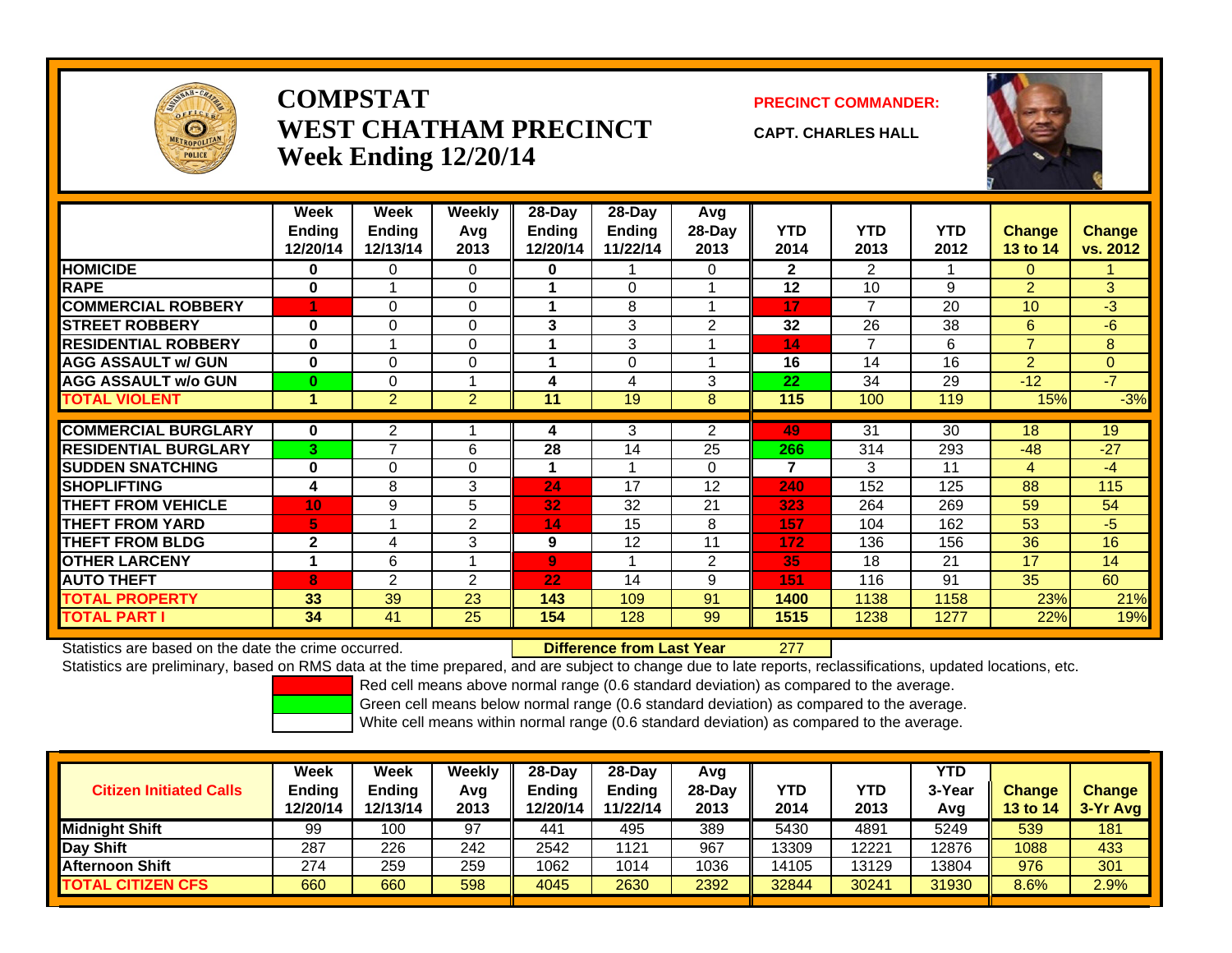

# **COMPSTATDOWNTOWN PRECINCTWeek Ending 12/20/14**

### **PRECINCT COMMANDER:**

### **CAPT. BEN HERRON**

172



|                             | Week           | Week           | Weekly         | 28-Day         | $28-Day$       | Avg            |                |            |            |                |                |
|-----------------------------|----------------|----------------|----------------|----------------|----------------|----------------|----------------|------------|------------|----------------|----------------|
|                             | <b>Ending</b>  | <b>Ending</b>  | Avg            | Ending         | <b>Ending</b>  | 28-Day         | <b>YTD</b>     | <b>YTD</b> | <b>YTD</b> | <b>Change</b>  | <b>Change</b>  |
|                             | 12/20/14       | 12/13/14       | 2013           | 12/20/14       | 11/22/14       | 2013           | 2014           | 2013       | 2012       | 13 to 14       | vs. 2012       |
| <b>HOMICIDE</b>             |                | 0              | 0              |                | 2              |                | 6              | 9          | 8          | $-3$           | $-2$           |
| <b>RAPE</b>                 | 0              |                | $\mathbf 0$    | $\mathbf{2}$   |                |                | 14             | 11         | 5          | 3              | 9              |
| <b>COMMERCIAL ROBBERY</b>   | $\bf{0}$       | 0              | $\Omega$       | 0              |                |                | $\overline{7}$ | 11         | 10         | $-4$           | $-3$           |
| <b>ISTREET ROBBERY</b>      | $\mathbf{2}$   |                | 2              | 7              | 13             | 8              | 86             | 106        | 96         | $-20$          | $-10$          |
| <b>RESIDENTIAL ROBBERY</b>  | $\bf{0}$       |                | $\mathbf 0$    | $\overline{2}$ | 0              |                | 4              | 8          | 6          | $-4$           | $-2$           |
| <b>AGG ASSAULT w/ GUN</b>   | $\bf{0}$       |                |                | $\mathbf{2}$   | 5              | 3              | 39             | 36         | 25         | $\overline{3}$ | 14             |
| <b>AGG ASSAULT w/o GUN</b>  | $\bf{0}$       |                |                | 3              | 2              | 4              | 38             | 45         | 59         | $-7$           | $-21$          |
| <b>TOTAL VIOLENT</b>        | $3\phantom{a}$ | 5              | 4              | 17             | 24             | 18             | 194            | 226        | 209        | $-14%$         | $-7%$          |
| <b>COMMERCIAL BURGLARY</b>  | 0              |                |                | 4              | 3              | 3              | 43             | 35         | 29         | 8              | 14             |
| <b>RESIDENTIAL BURGLARY</b> | 3              | 4              | 3              | 17             | 8              | 13             | 132            | 168        | 157        | $-36$          | $-25$          |
|                             |                |                |                |                |                |                |                |            |            |                |                |
| <b>SUDDEN SNATCHING</b>     |                | 0              |                | $\mathbf{2}$   | 3              | $\overline{2}$ | 31             | 30         | 31         |                | $\overline{0}$ |
| <b>SHOPLIFTING</b>          | $\overline{2}$ | 7              | 4              | 24             | 16             | 17             | 226            | 216        | 138        | 10             | 88             |
| <b>THEFT FROM VEHICLE</b>   | $\overline{2}$ | $\overline{2}$ | $\overline{ }$ | 16             | 22             | 29             | 462            | 363        | 373        | 99             | 89             |
| <b>THEFT FROM YARD</b>      | $\overline{2}$ | 3              | 4              | 14             | 24             | 18             | 262            | 228        | 245        | 34             | 17             |
| <b>THEFT FROM BLDG</b>      | 5              | 6              | 4              | 27             | 28             | 15             | 271            | 189        | 234        | 82             | 37             |
| <b>OTHER LARCENY</b>        | 1              | 0              |                | $\overline{2}$ | $\overline{2}$ | 4              | 28             | 41         | 30         | $-13$          | $-2$           |
| <b>AUTO THEFT</b>           | 4              | 0              | 2              | 9              | 6              | 9              | 134            | 115        | 102        | 19             | 32             |
| <b>TOTAL PROPERTY</b>       | 20             | 23             | 27             | 115            | 112            | 110            | 1589           | 1385       | 1339       | 15%            | 19%            |
| <b>TOTAL PART I</b>         | 23             | 28             | 32             | 132            | 136            | 128            | 1783           | 1611       | 1548       | 11%            | 15%            |

Statistics are based on the date the crime occurred. **Difference from Last Year** 

Statistics are preliminary, based on RMS data at the time prepared, and are subject to change due to late reports, reclassifications, updated locations, etc.

Red cell means above normal range (0.6 standard deviation) as compared to the average.

Green cell means below normal range (0.6 standard deviation) as compared to the average.

| <b>Citizen Initiated Calls</b> | <b>Week</b><br><b>Ending</b><br>12/20/14 | Week<br>Ending<br>12/13/14 | Weekly<br>Avg<br>2013 | $28-Dav$<br><b>Endina</b><br>12/20/14 | 28-Day<br><b>Ending</b><br>11/22/14 | Avg<br>$28-Dav$<br>2013 | <b>YTD</b><br>2014 | <b>YTD</b><br>2013 | <b>YTD</b><br>3-Year<br>Avg | <b>Change</b><br><b>13 to 14</b> | Change<br>$3-Yr$ Avg |
|--------------------------------|------------------------------------------|----------------------------|-----------------------|---------------------------------------|-------------------------------------|-------------------------|--------------------|--------------------|-----------------------------|----------------------------------|----------------------|
| <b>Midnight Shift</b>          | 90                                       | 111                        | 107                   | 388                                   | 471                                 | 428                     | 5815               | 5434               | 5758                        | 381                              | 57                   |
| Day Shift                      | 194                                      | 192                        | 208                   | 840                                   | 972                                 | 832                     | 11285              | 10572              | 10994                       | 713                              | 291                  |
| <b>Afternoon Shift</b>         | 208                                      | 184                        | 226                   | 811                                   | 1014                                | 905                     | 12391              | 11477              | 11891                       | 914                              | 500                  |
| <b>TOTAL CITIZEN CFS</b>       | 492                                      | 487                        | 541                   | 2039                                  | 2457                                | 2165                    | 29491              | 27483              | 28643                       | 7.3%                             | 3.0%                 |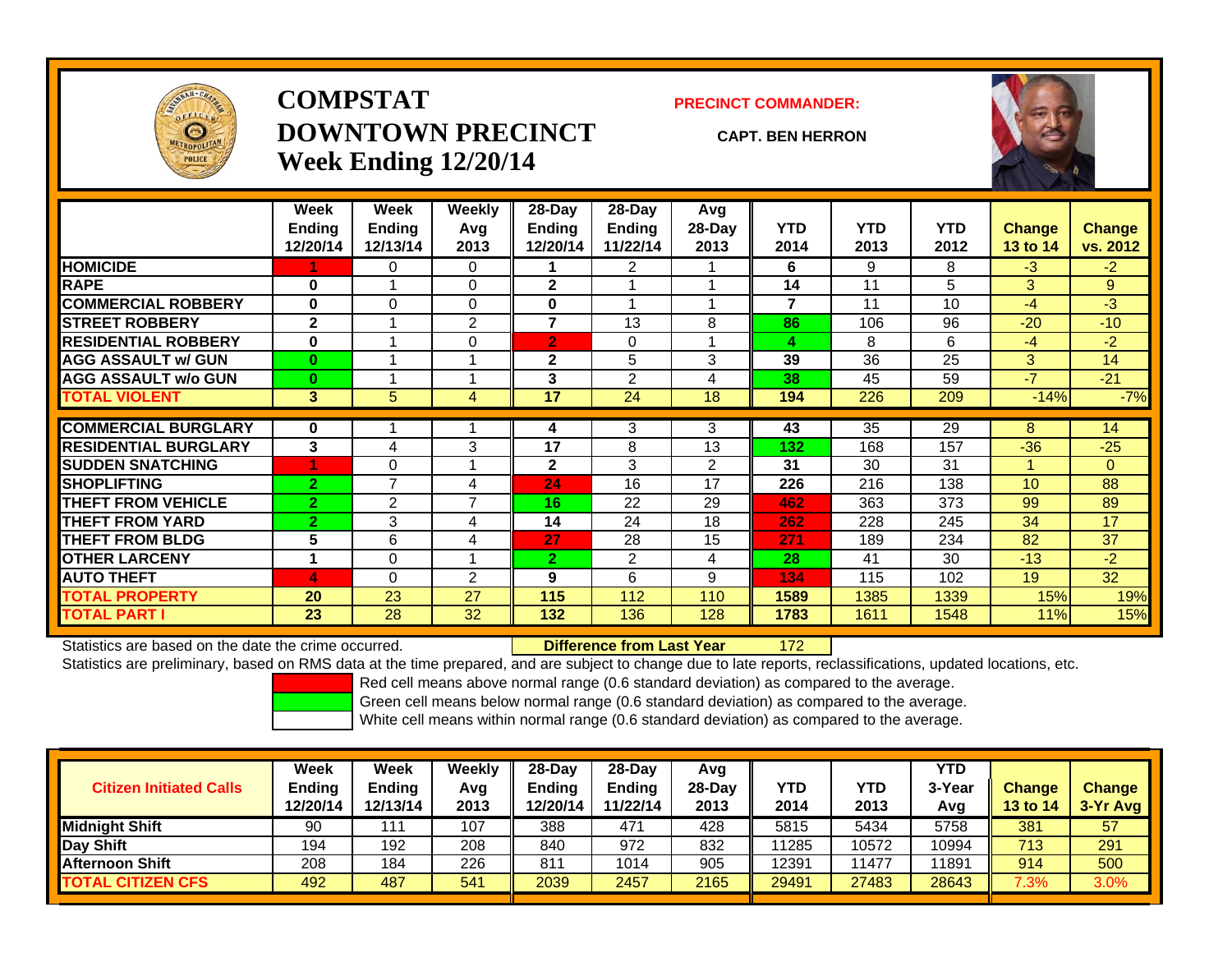

# **COMPSTATCENTRAL PRECINCT CAPT. DEVONN ADAMSWeek Ending 12/20/14**

**PRECINCT COMMANDER:**



|                             | Week<br><b>Ending</b><br>12/20/14 | Week<br><b>Ending</b><br>12/13/14 | Weekly<br>Avg<br>2013 | $28-Day$<br><b>Ending</b><br>12/20/14 | $28-Day$<br><b>Ending</b><br>11/22/14 | Avg<br>$28-Day$<br>2013 | <b>YTD</b><br>2014 | <b>YTD</b><br>2013 | <b>YTD</b><br>2012 | <b>Change</b><br>13 to 14 | Change<br>vs. 2012 |
|-----------------------------|-----------------------------------|-----------------------------------|-----------------------|---------------------------------------|---------------------------------------|-------------------------|--------------------|--------------------|--------------------|---------------------------|--------------------|
| <b>HOMICIDE</b>             | 0                                 | 0                                 | 0                     |                                       | 2                                     |                         | 14                 | 11                 | 8                  | 3                         | 6.                 |
| <b>RAPE</b>                 | $\bf{0}$                          | $\Omega$                          | $\Omega$              |                                       |                                       | $\Omega$                | 13                 | 6                  | 3                  | $\overline{7}$            | 10                 |
| <b>COMMERCIAL ROBBERY</b>   | $\bf{0}$                          | 0                                 | $\Omega$              |                                       | 2                                     |                         | 15                 | 13                 | 20                 | 2                         | $-5$               |
| <b>STREET ROBBERY</b>       | $\mathbf{2}$                      |                                   | $\overline{1}$        | 8                                     | 8                                     | 5                       | 101                | 69                 | 84                 | 32                        | 17                 |
| <b>RESIDENTIAL ROBBERY</b>  | $\bf{0}$                          | $\Omega$                          | $\Omega$              | 0                                     | $\Omega$                              |                         | 3.                 | 8                  | 3                  | $-5$                      | $\overline{0}$     |
| <b>AGG ASSAULT w/ GUN</b>   | 3                                 |                                   | 1                     | 6                                     | 4                                     | 4                       | 77                 | 54                 | 49                 | 23                        | 28                 |
| <b>AGG ASSAULT w/o GUN</b>  | $\bf{0}$                          |                                   | 1                     | 3                                     | 2                                     | 4                       | 42                 | 53                 | 43                 | $-11$                     | -1                 |
| <b>TOTAL VIOLENT</b>        | 5                                 | 3                                 | 4                     | 20                                    | 19                                    | 17                      | 265                | 214                | 210                | 24%                       | 26%                |
|                             |                                   |                                   |                       |                                       |                                       |                         |                    |                    |                    |                           |                    |
| <b>COMMERCIAL BURGLARY</b>  | $\mathbf{2}$                      | 4                                 | 2                     |                                       | 5                                     |                         | 49                 | $\overline{88}$    | 45                 | $-39$                     | 4                  |
| <b>RESIDENTIAL BURGLARY</b> | 5.                                | 12                                | 9                     | 38                                    | 30                                    | 37                      | 439                | 461                | 505                | $-22$                     | $-66$              |
| <b>SUDDEN SNATCHING</b>     | 0                                 | 0                                 | 0                     | $\overline{2}$                        | 2                                     |                         | 17                 | 12                 | 10                 | 5                         | $\overline{7}$     |
| <b>SHOPLIFTING</b>          | $\mathbf{2}$                      | $\overline{2}$                    | 2                     | 10                                    | 7                                     | 8                       | 99                 | 96                 | 50                 | 3                         | 49                 |
| <b>THEFT FROM VEHICLE</b>   | 13                                | 5                                 | 9                     | 28                                    | 32                                    | 36                      | 453                | 454                | 451                | $-1$                      | $\overline{2}$     |
| <b>THEFT FROM YARD</b>      | $\mathbf{2}$                      | 4                                 | 4                     | 13                                    | 19                                    | 16                      | 252                | 210                | 252                | 42                        | $\overline{0}$     |
| <b>THEFT FROM BLDG</b>      | 3                                 | 4                                 | 4                     | 17                                    | 17                                    | 17                      | 228                | 208                | 158                | 20                        | 70                 |
| <b>OTHER LARCENY</b>        | 5                                 | $\overline{2}$                    | 1                     |                                       | 4                                     | 4                       | 27                 | 36                 | 14                 | $-9$                      | 13                 |
| <b>AUTO THEFT</b>           | 6                                 | 8                                 | 4                     | 20                                    | 15                                    | 17                      | 222                | 210                | 158                | 12                        | 64                 |
| TOTAL PROPERTY              | 38                                | 41                                | 35                    | 142                                   | 131                                   | 142                     | 1786               | 1775               | 1643               | 1%                        | 9%                 |
| <b>TOTAL PART I</b>         | 43                                | 44                                | 40                    | 162                                   | 150                                   | 159                     | 2051               | 1989               | 1853               | 3%                        | 11%                |

Statistics are based on the date the crime occurred. **Difference from Last Year** 

62

Statistics are preliminary, based on RMS data at the time prepared, and are subject to change due to late reports, reclassifications, updated locations, etc.

Red cell means above normal range (0.6 standard deviation) as compared to the average.

Green cell means below normal range (0.6 standard deviation) as compared to the average.

| <b>Citizen Initiated Calls</b> | Week<br><b>Ending</b><br>12/20/14 | Week<br>Ending<br>12/13/14 | Weeklv<br>Avg<br>2013 | $28-Day$<br><b>Ending</b><br>12/20/14 | 28-Dav<br><b>Ending</b><br>11/22/14 | Avg<br>$28-Dav$<br>2013 | YTD<br>2014 | YTD<br>2013 | <b>YTD</b><br>3-Year<br>Avg | <b>Change</b><br><b>13 to 14</b> | <b>Change</b><br>3-Yr Avg |
|--------------------------------|-----------------------------------|----------------------------|-----------------------|---------------------------------------|-------------------------------------|-------------------------|-------------|-------------|-----------------------------|----------------------------------|---------------------------|
| <b>Midnight Shift</b>          | 130                               | $\pm 1$ <sup>7</sup>       | 105                   | 502                                   | 431                                 | 419                     | 5862        | 5319        | 5659                        | 543                              | 203                       |
| Day Shift                      | 281                               | 258                        | 249                   | 1094                                  | 1042                                | 996                     | 13600       | 2580        | 12821                       | 1020                             | 779                       |
| <u>I</u> Afternoon Shift       | 274                               | 268                        | 263                   | 1074                                  | 1068                                | 1050                    | 13884       | 13273       | 14008                       | 611                              | $-124$                    |
| <b>TOTAL CITIZEN CFS</b>       | 685                               | 643                        | 616                   | 2670                                  | 2541                                | 2465                    | 33346       | 31172       | 32487                       | 7.0%                             | 2.6%                      |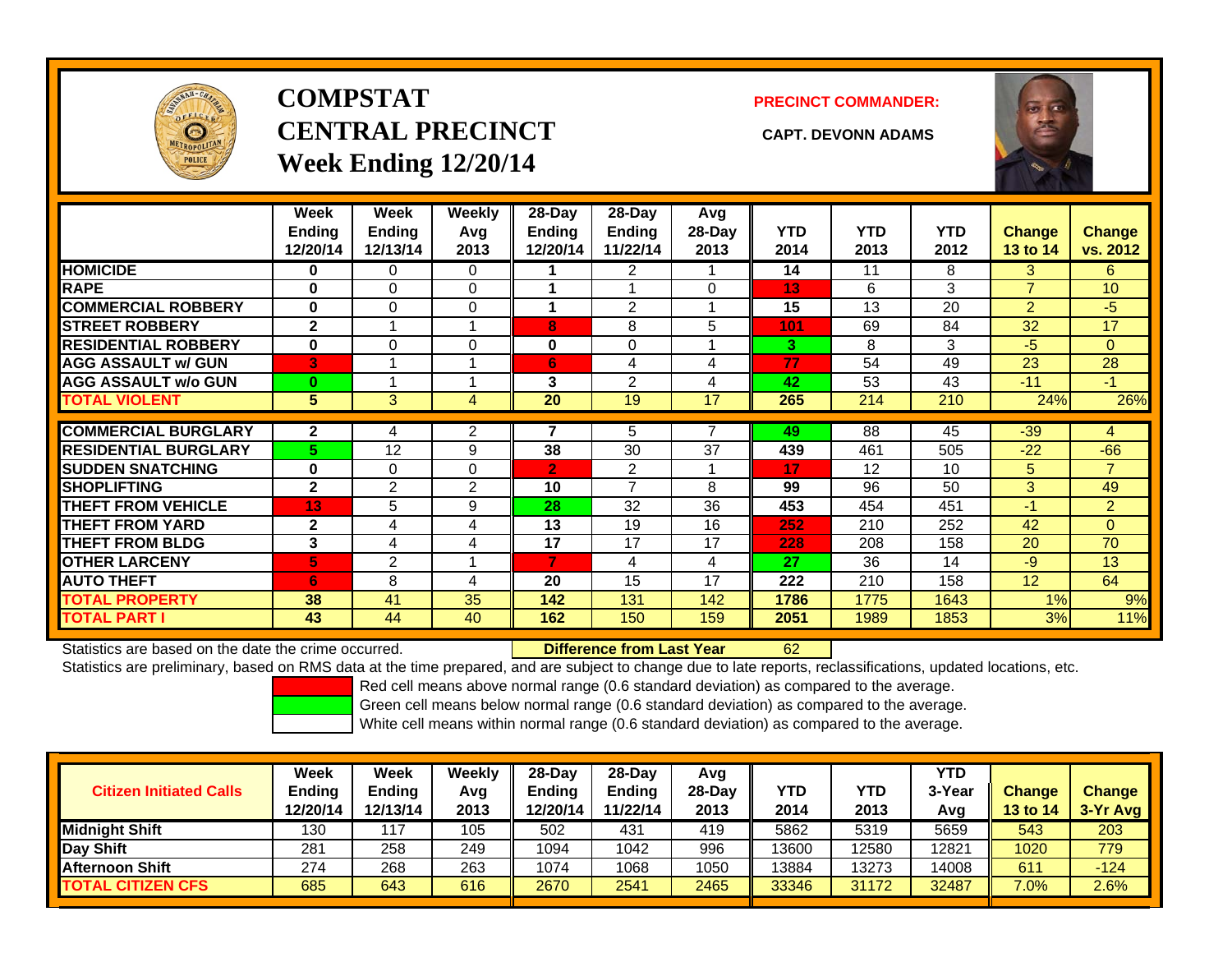

## **COMPSTATSOUTHSIDE PRECINCT** CAPT. TERRY SHOOP **Week Ending 12/20/14**

## **PRECINCT COMMANDER:**



|                             | Week<br><b>Ending</b><br>12/20/14 | Week<br><b>Ending</b><br>12/13/14 | Weekly<br>Avg<br>2013 | $28$ -Day<br>Ending<br>12/20/14 | $28-Day$<br><b>Ending</b><br>11/22/14 | Avg<br>28-Day<br>2013 | <b>YTD</b><br>2014 | <b>YTD</b><br>2013 | <b>YTD</b><br>2012 | <b>Change</b><br>13 to 14 | <b>Change</b><br>vs. 2012 |
|-----------------------------|-----------------------------------|-----------------------------------|-----------------------|---------------------------------|---------------------------------------|-----------------------|--------------------|--------------------|--------------------|---------------------------|---------------------------|
| <b>HOMICIDE</b>             | 0                                 | 0                                 | $\Omega$              | 0                               | 0                                     | 0                     | $\mathbf{2}$       | 4                  |                    | $-2$                      |                           |
| <b>RAPE</b>                 | $\bf{0}$                          | $\Omega$                          | 0                     |                                 | 2                                     | и                     | 10                 | 11                 | 4                  | $-1$                      | 6                         |
| <b>COMMERCIAL ROBBERY</b>   | $\bf{0}$                          |                                   | 0                     | 5                               | 9                                     | 2                     | 34                 | 25                 | 37                 | 9                         | $-3$                      |
| <b>STREET ROBBERY</b>       | $\bf{0}$                          | $\Omega$                          |                       | $\bf{0}$                        |                                       | 3                     | 48                 | 33                 | 53                 | 15                        | $-5$                      |
| <b>RESIDENTIAL ROBBERY</b>  |                                   |                                   | 0                     | 3                               | 0                                     |                       | 13                 | 10                 | 10                 | 3                         | 3                         |
| <b>AGG ASSAULT w/ GUN</b>   | $\bf{0}$                          |                                   | 0                     | 1                               |                                       | $\overline{A}$        | 14                 | 15                 | 16                 | -1                        | $-2$                      |
| <b>AGG ASSAULT w/o GUN</b>  | $\overline{2}$                    |                                   | 0                     | 5                               | $\overline{2}$                        | 2                     | 23                 | 25                 | 31                 | $-2$                      | $-8$                      |
| <b>TOTAL VIOLENT</b>        | 3                                 | 4                                 | $\overline{2}$        | 15                              | 15                                    | 10                    | 144                | 123                | 152                | 17%                       | $-5%$                     |
| <b>COMMERCIAL BURGLARY</b>  | $\mathbf{2}$                      | 0                                 |                       | 4                               | 4                                     | 4                     | 40                 | 52                 | 71                 | $-12$                     | $-31$                     |
| <b>RESIDENTIAL BURGLARY</b> | 4                                 | 3                                 | 8                     | 12                              | 27                                    | 31                    | 228                | 386                | 393                | $-158$                    | $-165$                    |
| <b>ISUDDEN SNATCHING</b>    | $\bf{0}$                          | 0                                 | 0                     | $\bf{0}$                        |                                       |                       | 11                 | 12                 | 10                 | -1                        | и                         |
| <b>SHOPLIFTING</b>          | 18                                | 14                                | 15                    | 60                              | 39                                    | 58                    | 640                | 726                | 713                | $-86$                     | $-73$                     |
| <b>THEFT FROM VEHICLE</b>   | 8                                 |                                   | 7                     | 17                              | 25                                    | 28                    | 347                | 342                | 406                | 5                         | $-59$                     |
| <b>THEFT FROM YARD</b>      | $\mathbf{2}$                      | 0                                 | 2                     | 3.                              | 11                                    | 8                     | 112                | 108                | 164                | 4                         | $-52$                     |
| <b>THEFT FROM BLDG</b>      | 5                                 | 3                                 | 5                     | 16                              | 19                                    | 19                    | 218                | 246                | 246                | $-28$                     | $-28$                     |
| <b>OTHER LARCENY</b>        |                                   | $\Omega$                          |                       | $\overline{2}$                  | $\Omega$                              | 4                     | 29                 | 45                 | 26                 | $-16$                     | 3                         |
| <b>AUTO THEFT</b>           | 3                                 | 4                                 | 2                     | 13                              | $\overline{\phantom{a}}$              | 9                     | 96                 | 110                | 162                | $-14$                     | $-66$                     |
| TOTAL PROPERTY              | 43                                | 25                                | 41                    | 127                             | 133                                   | 163                   | 1721               | 2027               | 2191               | $-15%$                    | $-21%$                    |
| TOTAL PART I                | 46                                | 29                                | 43                    | 142                             | 148                                   | 173                   | 1865               | 2150               | 2343               | $-13%$                    | $-20%$                    |

Statistics are based on the date the crime occurred. **Difference from Last Year** 

-285

Statistics are preliminary, based on RMS data at the time prepared, and are subject to change due to late reports, reclassifications, updated locations, etc.

Red cell means above normal range (0.6 standard deviation) as compared to the average.

Green cell means below normal range (0.6 standard deviation) as compared to the average.

| <b>Citizen Initiated Calls</b> | Week<br>Ending<br>12/20/14 | <b>Week</b><br><b>Ending</b><br>12/13/14 | Weekly<br>Avg<br>2013 | 28-Day<br><b>Ending</b><br>12/20/14 | 28-Dav<br><b>Ending</b><br>11/22/14 | Avg<br>28-Dav<br>2013 | YTD<br>2014 | YTD<br>2013 | YTD<br>3-Year<br>Avg | <b>Change</b><br>13 to 14 | <b>Change</b><br>3-Yr Avg |
|--------------------------------|----------------------------|------------------------------------------|-----------------------|-------------------------------------|-------------------------------------|-----------------------|-------------|-------------|----------------------|---------------------------|---------------------------|
| <b>Midnight Shift</b>          | 105                        |                                          | 86                    | 352                                 | 415                                 | 343                   | 4592        | 4311        | 4561                 | 281                       | 31                        |
| Day Shift                      | 269                        | 255                                      | 238                   | 1050                                | 1044                                | 950                   | 13161       | 12018       | 12821                | 1143                      | 340                       |
| <b>Afternoon Shift</b>         | 272                        | 246                                      | 244                   | 1001                                | 1030                                | 976                   | 13050       | 12304       | 12897                | 746                       | 153                       |
| <b>TOTAL CITIZEN CFS</b>       | 646                        | 575                                      | 567                   | 2403                                | 2489                                | 2269                  | 30803       | 28633       | 30279                | 7.6%                      | $.7\%$                    |